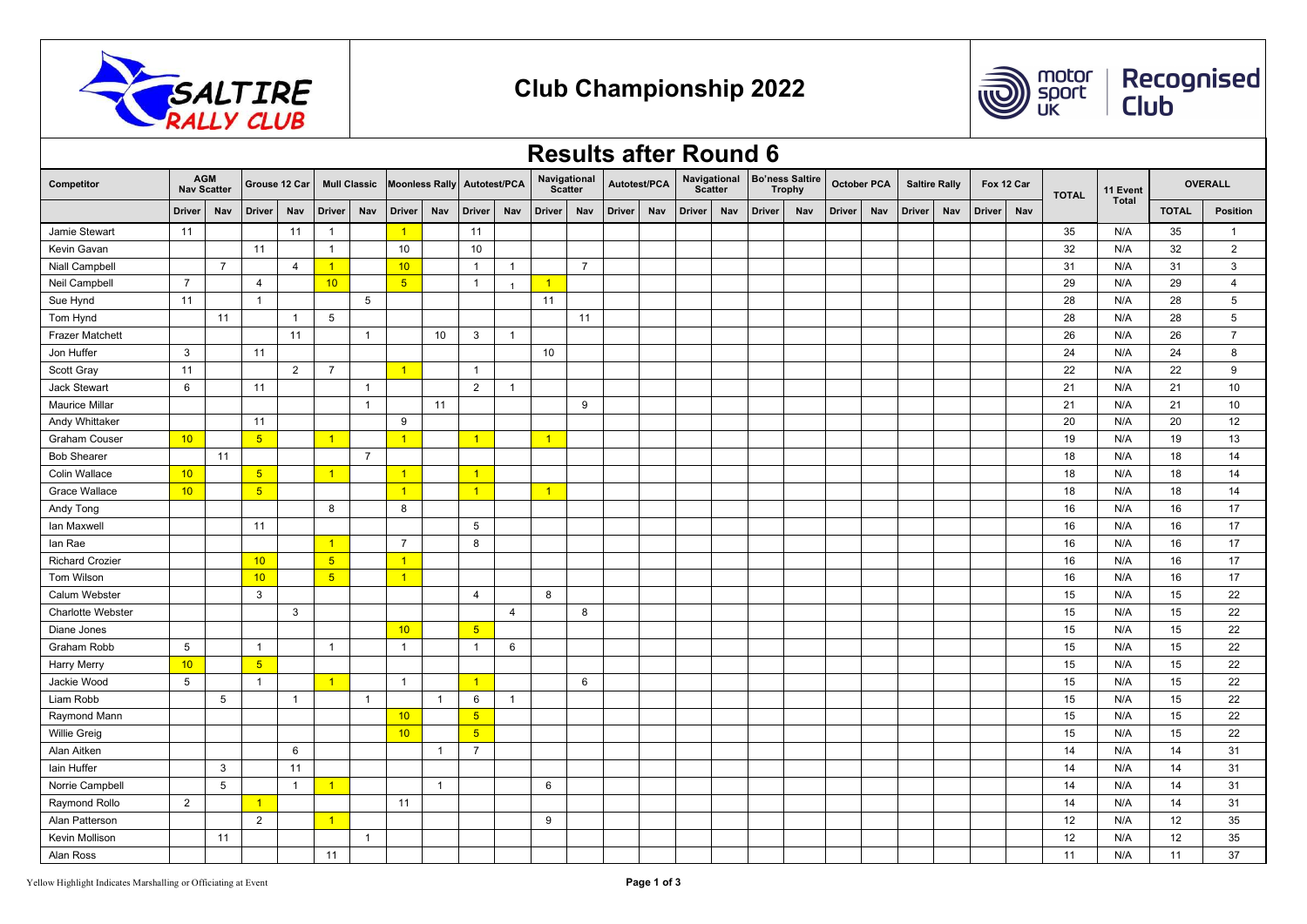



Recognised<br>Club

|                       | <b>Results after Round 6</b> |                                  |                |                |                |                     |                       |                |                |                |                                |     |               |     |                                |     |               |                                         |               |                    |                      |     |               |     |                 |              |                 |                 |
|-----------------------|------------------------------|----------------------------------|----------------|----------------|----------------|---------------------|-----------------------|----------------|----------------|----------------|--------------------------------|-----|---------------|-----|--------------------------------|-----|---------------|-----------------------------------------|---------------|--------------------|----------------------|-----|---------------|-----|-----------------|--------------|-----------------|-----------------|
| Competitor            |                              | <b>AGM</b><br><b>Nav Scatter</b> | Grouse 12 Car  |                |                | <b>Mull Classic</b> | <b>Moonless Rally</b> |                | Autotest/PCA   |                | Navigational<br><b>Scatter</b> |     | Autotest/PCA  |     | Navigational<br><b>Scatter</b> |     |               | <b>Bo'ness Saltire</b><br><b>Trophy</b> |               | <b>October PCA</b> | <b>Saltire Rally</b> |     | Fox 12 Car    |     | <b>TOTAL</b>    | 11 Event     |                 | <b>OVERALL</b>  |
|                       | <b>Driver</b>                | Nav                              | <b>Driver</b>  | Nav            | <b>Driver</b>  | Nav                 | <b>Driver</b>         | Nav            | <b>Driver</b>  | Nav            | Driver                         | Nav | <b>Driver</b> | Nav | <b>Driver</b>                  | Nav | <b>Driver</b> | Nav                                     | <b>Driver</b> | Nav                | <b>Driver</b>        | Nav | <b>Driver</b> | Nav |                 | <b>Total</b> | <b>TOTAL</b>    | <b>Position</b> |
| Charlie Tynan         |                              |                                  |                | 11             |                |                     |                       |                |                |                |                                |     |               |     |                                |     |               |                                         |               |                    |                      |     |               |     | 11              | N/A          | 11              | 37              |
| Fraser Hughes         |                              |                                  |                |                | 11             |                     |                       |                |                |                |                                |     |               |     |                                |     |               |                                         |               |                    |                      |     |               |     | 11              | N/A          | 11              | 37              |
| Gary Ross             |                              |                                  |                |                |                | 11                  |                       |                |                |                |                                |     |               |     |                                |     |               |                                         |               |                    |                      |     |               |     | 11              | N/A          | 11              | 37              |
| Kirsten Maxwell       |                              |                                  |                | 11             |                |                     |                       |                |                |                |                                |     |               |     |                                |     |               |                                         |               |                    |                      |     |               |     | 11              | N/A          | 11              | 37              |
| Peter MacInnes        |                              |                                  |                |                |                | 11                  |                       |                |                |                |                                |     |               |     |                                |     |               |                                         |               |                    |                      |     |               |     | 11              | N/A          | 11              | 37              |
| <b>Bill Creevy</b>    |                              |                                  |                |                |                |                     | 10                    |                |                |                |                                |     |               |     |                                |     |               |                                         |               |                    |                      |     |               |     | 10              | N/A          | 10              | 43              |
| <b>Blair Matchett</b> |                              | 6                                |                |                |                |                     |                       |                | $\overline{1}$ | 3              |                                |     |               |     |                                |     |               |                                         |               |                    |                      |     |               |     | 10              | N/A          | 10              | 43              |
| <b>Cameron Mclean</b> |                              |                                  |                |                | 10             |                     |                       |                |                |                |                                |     |               |     |                                |     |               |                                         |               |                    |                      |     |               |     | 10              | N/A          | 10              | 43              |
| Joe O'Leary           |                              |                                  |                |                |                |                     |                       |                |                |                |                                | 10  |               |     |                                |     |               |                                         |               |                    |                      |     |               |     | 10              | N/A          | 10              | 43              |
| Mo Rae                |                              |                                  |                |                | $\vert$ 1      |                     |                       | 9              |                |                |                                |     |               |     |                                |     |               |                                         |               |                    |                      |     |               |     | 10              | N/A          | 10              | 43              |
| Robin Nicolson        |                              | 8                                | $\vert$ 1      |                |                |                     | $\vert$ 1             |                |                |                |                                |     |               |     |                                |     |               |                                         |               |                    |                      |     |               |     | 10              | N/A          | 10              | 43              |
| James Orr             |                              |                                  |                |                |                |                     |                       |                | 9              |                |                                |     |               |     |                                |     |               |                                         |               |                    |                      |     |               |     | 9               | N/A          | 9               | 49              |
| John Lindsay          |                              |                                  |                |                |                | 9                   |                       |                |                |                |                                |     |               |     |                                |     |               |                                         |               |                    |                      |     |               |     | 9               | N/A          | 9               | 49              |
| Michael Reid          |                              |                                  |                |                | 9              |                     |                       |                |                |                |                                |     |               |     |                                |     |               |                                         |               |                    |                      |     |               |     | 9               | N/A          | 9               | 49              |
| Sandy Horne Jr        |                              |                                  |                |                |                |                     |                       |                | $\overline{1}$ | $\overline{1}$ | $\overline{7}$                 |     |               |     |                                |     |               |                                         |               |                    |                      |     |               |     | 9               | N/A          | 9               | 49              |
| Chris Donnachie       |                              |                                  | 6              |                |                |                     | $\mathbf{1}$          |                | $\overline{1}$ |                |                                |     |               |     |                                |     |               |                                         |               |                    |                      |     |               |     | 8               | N/A          | 8               | 53              |
| Emma Steeley          |                              |                                  |                |                |                | 8                   |                       |                |                |                |                                |     |               |     |                                |     |               |                                         |               |                    |                      |     |               |     | 8               | N/A          | 8               | 53              |
| Kevin MacIver         | 8                            |                                  |                |                |                |                     |                       |                |                |                |                                |     |               |     |                                |     |               |                                         |               |                    |                      |     |               |     | 8               | N/A          | 8               | 53              |
| Niall Thomson         |                              |                                  |                |                |                |                     |                       | 8              |                |                |                                |     |               |     |                                |     |               |                                         |               |                    |                      |     |               |     | 8               | N/A          | 8               | 53              |
| Barry Allman          |                              |                                  |                |                |                |                     |                       | $\overline{7}$ |                |                |                                |     |               |     |                                |     |               |                                         |               |                    |                      |     |               |     | $\overline{7}$  | N/A          | $\overline{7}$  | 57              |
| Craig Wallace         |                              |                                  | $\overline{1}$ |                | $\overline{4}$ |                     | $\overline{1}$        |                | $\overline{1}$ |                |                                |     |               |     |                                |     |               |                                         |               |                    |                      |     |               |     | $\overline{7}$  | N/A          | $\overline{7}$  | 57              |
| Geoff Bateman         |                              |                                  |                |                | $\overline{1}$ |                     | $5\overline{5}$       |                | $\overline{1}$ |                |                                |     |               |     |                                |     |               |                                         |               |                    |                      |     |               |     | $\overline{7}$  | N/A          | $\overline{7}$  | 57              |
| Catherine Thomson     |                              |                                  |                |                |                |                     | 6                     |                |                |                |                                |     |               |     |                                |     |               |                                         |               |                    |                      |     |               |     | 6               | N/A          | 6               | 60              |
| Sean Gunn             |                              |                                  |                |                | 6              |                     |                       |                |                |                |                                |     |               |     |                                |     |               |                                         |               |                    |                      |     |               |     | 6               | N/A          | 6               | 60              |
| Tom Howie             |                              |                                  |                |                |                | 6                   |                       |                |                |                |                                |     |               |     |                                |     |               |                                         |               |                    |                      |     |               |     | 6               | N/A          | 6               | 60              |
| Donald Urquhart       |                              |                                  |                | 5              |                |                     |                       |                |                |                |                                |     |               |     |                                |     |               |                                         |               |                    |                      |     |               |     | 5               | N/A          | $5\phantom{.0}$ | 63              |
| Eilidh Urquhart       |                              |                                  | 5              |                |                |                     |                       |                |                |                |                                |     |               |     |                                |     |               |                                         |               |                    |                      |     |               |     | $5\phantom{.0}$ | N/A          | 5               | 63              |
| <b>Clifford Auld</b>  |                              |                                  |                |                |                | $\overline{4}$      |                       |                |                |                |                                |     |               |     |                                |     |               |                                         |               |                    |                      |     |               |     | $\overline{4}$  | N/A          | $\overline{4}$  | 65              |
| Dave Lauder           |                              |                                  | $\overline{1}$ |                | $\vert$ 1      |                     | $\overline{1}$        |                | $\overline{1}$ |                |                                |     |               |     |                                |     |               |                                         |               |                    |                      |     |               |     | $\overline{4}$  | N/A          | $\overline{4}$  | 65              |
| John Bruce            |                              |                                  |                |                | $\mathbf{1}$   |                     |                       |                | $\overline{1}$ | $\overline{2}$ |                                |     |               |     |                                |     |               |                                         |               |                    |                      |     |               |     | $\overline{4}$  | N/A          | $\overline{4}$  | 65              |
| <b>Andrew Fish</b>    |                              |                                  |                |                |                | 3                   |                       |                |                |                |                                |     |               |     |                                |     |               |                                         |               |                    |                      |     |               |     | 3               | N/A          | 3               | 68              |
| Andy Beaumont         |                              |                                  |                |                | 3              |                     |                       |                |                |                |                                |     |               |     |                                |     |               |                                         |               |                    |                      |     |               |     | 3               | N/A          | $\mathbf{3}$    | 68              |
| Caela Wallace         |                              |                                  |                | $\overline{1}$ |                |                     |                       | $\overline{1}$ |                | $\mathbf{1}$   |                                |     |               |     |                                |     |               |                                         |               |                    |                      |     |               |     | 3               | N/A          | 3               | 68              |
| Eileen Coffield       |                              | $\overline{1}$                   |                | $\overline{1}$ |                |                     |                       | $\overline{1}$ |                |                |                                |     |               |     |                                |     |               |                                         |               |                    |                      |     |               |     | $\mathbf{3}$    | N/A          | $\mathbf{3}$    | 68              |
| George Donaldson      |                              |                                  |                |                |                |                     | $\overline{1}$        |                | $\overline{1}$ | $\overline{1}$ |                                |     |               |     |                                |     |               |                                         |               |                    |                      |     |               |     | $\mathbf{3}$    | N/A          | 3               | 68              |
| Samantha Donaldson    |                              |                                  |                |                |                |                     |                       | $\overline{1}$ | $\overline{1}$ | $\overline{1}$ |                                |     |               |     |                                |     |               |                                         |               |                    |                      |     |               |     | 3               | N/A          | 3               | 68              |
| Tom Coffield          | $\mathbf{1}$                 |                                  | $\overline{1}$ |                |                |                     | $\overline{1}$        |                |                |                |                                |     |               |     |                                |     |               |                                         |               |                    |                      |     |               |     | 3               | N/A          | 3               | 68              |

## Yellow Highlight Indicates Marshalling or Officiating at Event Page 2 of 3